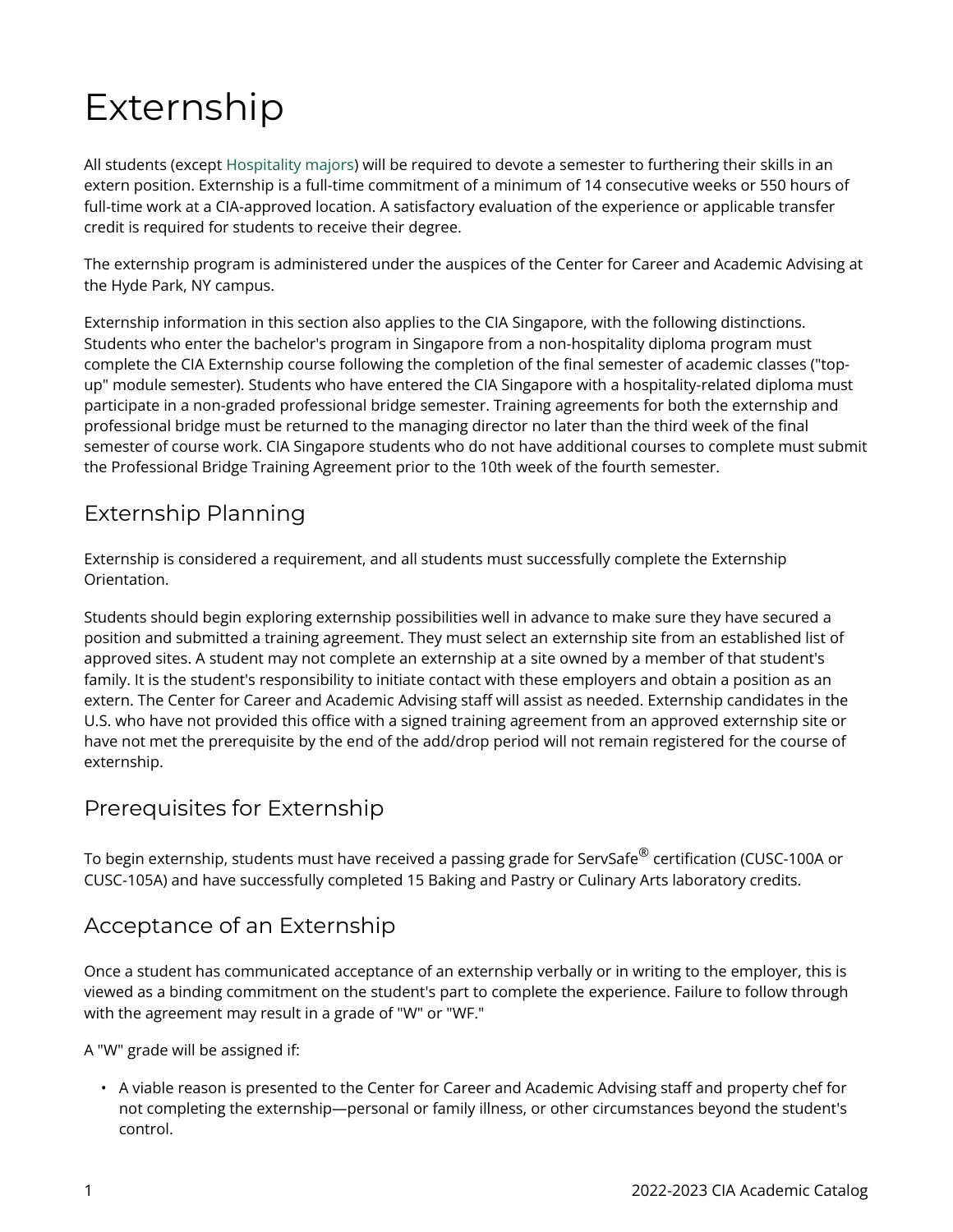• The student informs the supervisor at the externship site of the change in plans. A Center for Career and Academic Advising staff member will then contact the supervisor to verbally confirm that decision.

## Externship Completion

To receive credit for the course of Externship, a student must be properly registered, which includes financial and academic clearance granted through SFRS **and** having submitted a signed training agreement to the Center for Career and Academic Advising indicating 14 consecutive weeks or 550 hours at an approved site. No credit will be given for any time worked prior to registration for the course.

Students must submit a midterm and final evaluation from their externship supervisor and submit all externship assignments on time for grading. and receive a passing grade for these assignments.

Students will receive an failing grade and may be required to repeat the externship if they:

- Fail to complete a minimum of 14 consecutive weeks or 550 hours of full-time work at a CIA-approved site,
- Work at an establishment that has not been approved for externship,
- Fail to submit satisfactory work, or
- Are terminated from their externship or leave voluntarily.

Students must make arrangements with the Center for Career and Academic Advising and Student Financial and Registration Services if they need to make up a failed externship and pay the retake fee.

For completion of a second externship, students must complete a minimum of 14 consecutive weeks or 550 hours of full-time work at an approved CIA externship site. Students completing a second externship are required to choose a different approved externship location than where the student went the first time.

NOTE: If a student fails Externship, the externship assignments may be resubmitted at the discretion of the faculty and a fee will be charged. See Fees That May Be Assessed.

### Returning from Externship

The Culinary Institute of America requires all students to return on their scheduled return date from externship. Students who fail to return as scheduled may be withdrawn. If the college grants a student permission to return on a different date, that selected date will be based on availability. Regardless of a student's return date, the externship assignments are due as outlined in the course.

Extending the length of the externship period beyond the scheduled return date may jeopardize the student's financial aid status and may adversely affect other aspects of the student's ability to return for their subsequent semester.

### International Students

Per U.S. Department of Homeland Security/SEVP regulations, international students with an F-1 visa must complete one full academic year (two semesters) to be eligible to enter the course of Externship.

International students will need to provide a copy of their completed, signed Training Agreement to the designated school official (DSO) at the student's campus location to have the I-20 form authorized, and then obtain a Social Security card from a local Social Security Office.